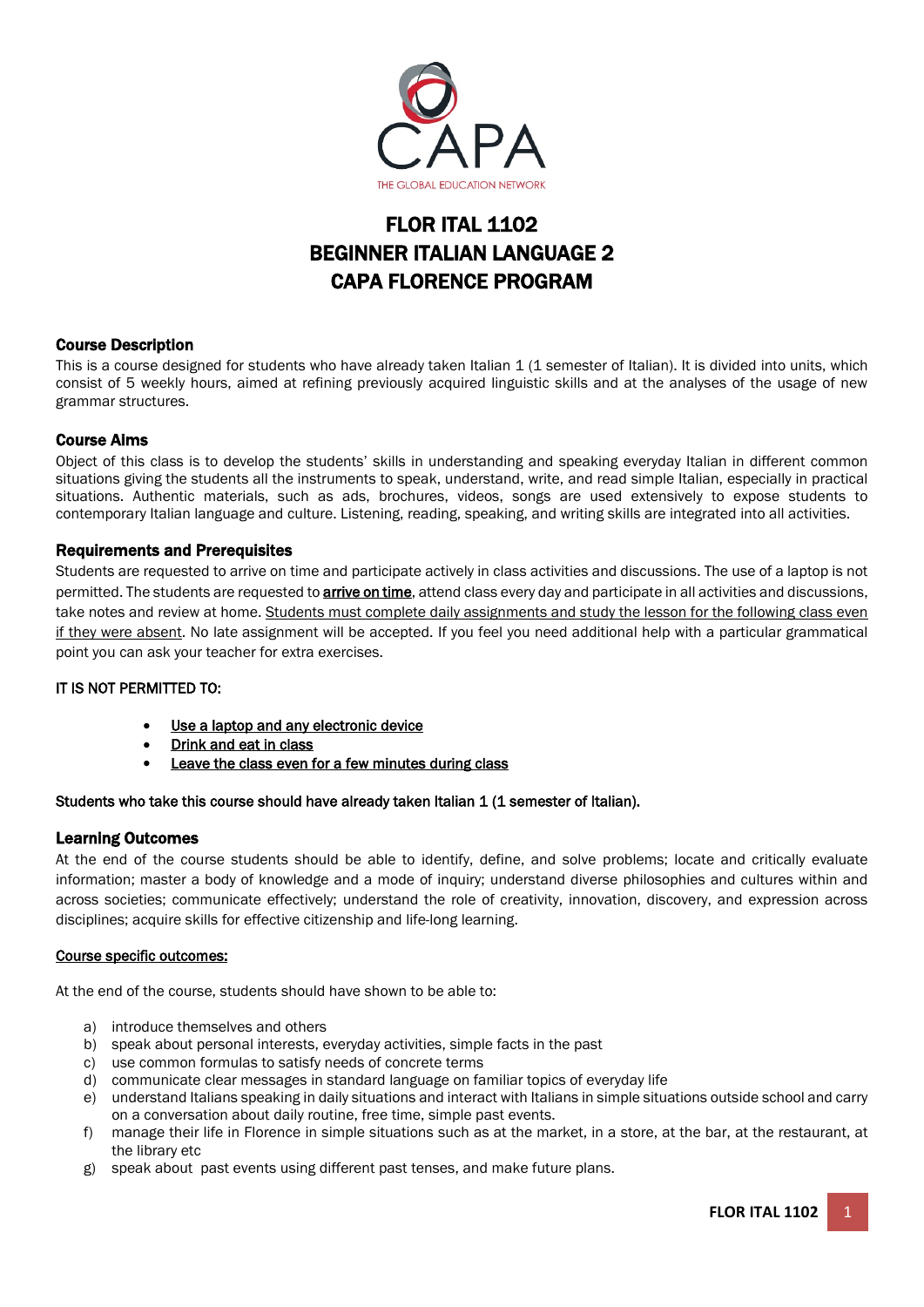h) use the formal "Lei" as opposed to the informal "tu" when addressing people, as well as recognize the correct situation when to use one or the other.

# Class methodology

The approach adopted relates to the general view of language use and learning provided by the *Common European Framework of Reference for Languages: Learning, Teaching, Assessment* edited by the Council of Europe. It is an "action-oriented" approach insofar as it views language learners primarily as members of society interacting and accomplishing their tasks in a given set of circumstances and environments.

The lessons will be held in Italian in order to facilitate the understanding of the basic principles of Italian pronunciation and to speak Italian in a clearer and more natural way. Students will be required to participate actively expressing their ideas and opinions during in-class activities such as readings and discussions of selected materials, in-class reports, presentations and role-plays related to every-day communication.

Field Component(s): CAPA provides the unique opportunity to learn about the city through direct, guided experience. Participation in the field activity(s) for this course is required. You wil actively explore the Global City you are currently living in. Furthermore, you will have the chance to collect useful information that will be an invaluable resource for the essays/papers/projects assigned in this course.

The assigned field component(s) are:

- (Week 3 ) At the library OBLATE: observing along the way the different stores and the food market.
- (Week 5) At the bar: observing Italian food and meals, ordering something in Italian.
- (Week 8/9) At "Davanzati" museum: tour inside an ancient Florentine house studying the vocabulary of the apartment.

The three field trips are organized to reinforce vocabulary and uses of the Italian language and to observe the Italian way of life and culture. Field trips will be organized during your scheduled time class.

Students are strongly encouraged to participate in co-curricular program activities.

# Tests, Quizzes, Mid-Term & Final Exams

There are two written compositions, four quizzes, a midterm written exam, a final written exam and a final oral exam scheduled during this semester. Inside each quiz there will be grammar and vocabulary exercises as well as reading comprehension or open questions. The written midterm and final test will typically include: a reading comprehension, a section on the vocabulary as well as a variety of grammar studied in class, and they are cumulative. Both written and oral exams are cumulative and focus on specific grammatical and cultural elements, but, as language acquisition is a cumulative process: they will include many forms that will have been previously explored.

# Please be fully aware of the fact that THERE WILL BE NO EXAM AND QUIZZES MAKE-UPS.

### The four quizzes consist of:

exercises on the vocabulary and grammar studied in class.

### The two compositions consist of:

- A. The fist composition is a postcard (in Italian) you send to a friend in America describing your break vacation or an event you attended during the semester. (minimum 100/120 words)
- B. The second composition is a report of your experience in Florence, what you liked and what you didn't like. (minimum 130/150 words)

### The mid-term exam consists of:

- A. reading comprehension (10 minutes)
- **B.** grammar and vocabulary exercises (40 minutes)

### The final exam consists of two parts:

# Written exam:

- A. reading comprehension (15 minutes)
- B. grammar and vocabulary exercises (45 minutes)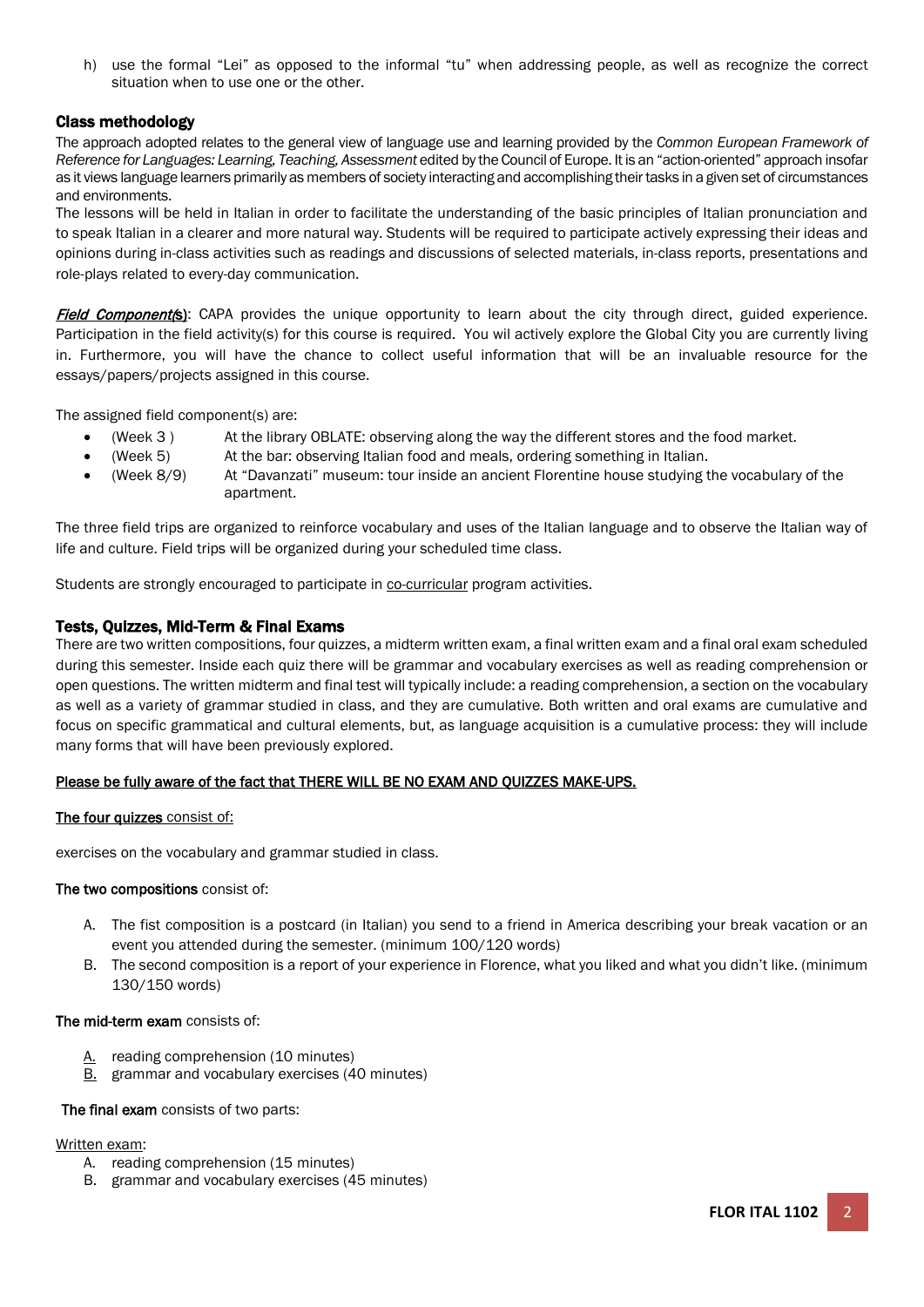# <u>Oral exam</u>:

"Show and Tell": show an object (a picture, a present bought during the semester etc…) and speak for eight/ten minutes, in Italian, about it.

| <b>Grade Breakdown and Assessment of Learning Outcomes</b> |                                                        |                |                    |  |  |
|------------------------------------------------------------|--------------------------------------------------------|----------------|--------------------|--|--|
| <b>Learning Outcomes</b>                                   | <b>Assessment task</b>                                 | <b>Grade %</b> | Due Date           |  |  |
| $a)$ , b), c), d), g), h)                                  | Attendance, Class participation/Small group activities | 10%            | <b>Weekly</b>      |  |  |
| a), b), c), d), g), h)                                     | Quizzes (4)                                            | 25%            | Weeks:<br>2,4,9,11 |  |  |
| a), b), c), d), g), h)                                     | Mid-term exam                                          | 25%            | Week 6             |  |  |
| (b), d), g)                                                | Wtritten compositions (2)                              | 5%             | Week 7, 12         |  |  |
| all                                                        | <b>Final Written Exam</b>                              | 25%            | Week 13            |  |  |
| all                                                        | Spoken Final Exam                                      | 10%            | Week 13            |  |  |

––––––––––––––––––––––––––––––––––––––––––––––––––––––––––––––––––––––––––––––––––––––––

# Overall grade 100%

| <b>DESCRIPTOR</b>                    | <b>ALPHA</b> | <b>NUMERIC</b> | <b>GPA</b> | REQUIREMENT/EXPECTATION                                                                                                                                                                                                                                                                                           |
|--------------------------------------|--------------|----------------|------------|-------------------------------------------------------------------------------------------------------------------------------------------------------------------------------------------------------------------------------------------------------------------------------------------------------------------|
| Outstanding<br>(High<br>Distinction) | А            | $93+$          | 4.0        | Maximum grade: In addition to description for grade "A-", the student<br>shows detailed understanding of materials about which he or she can<br>show independent analytical ability. This means the ability to question an<br>issue from different perspectives and evaluate responses in an objective<br>manner. |
| Excellent<br>(Distinction)           | $A-$         | $90 - 92$      | 3.7        | Student shows understanding of literature beyond the textbook/class<br>hand-outs/class notes, and the work shows a high level of independent<br>thought, presents informed and insightful discussion and demonstrates a<br>well-developed capacity for evaluation.                                                |
| Very good<br>(High Credit)           | B+           | $87 - 89$      | 3.3        | Shows evidence of a capacity to generalise from the taught content, or the<br>material in literature, or from class lectures in an informed manner. Also,<br>the work demonstrates a capacity to integrate personal reflection into the<br>discussion and an appreciation of a range of different perspectives.   |
| Good<br>(Credit)                     | B            | $83 - 86$      | 3.0        | The work is well organised and contains coherent or logical argumentation<br>and presentation.                                                                                                                                                                                                                    |
| Good<br>(Credit)                     | $B -$        | $80 - 82$      | 2.7        | Student shows understanding of literature beyond the textbook and/or<br>notes, and, there is evidence of additional reading.                                                                                                                                                                                      |
| Average<br>(Good Pass)               | $C+$         | 77-79          | 2.3        | The work demonstrates a capacity to integrate research into the<br>discussion and a critical appreciation of a range of theoretical<br>perspectives. Also, the work demonstrates a clear understanding of the<br>question and its theoretical implications and demonstrates evidence of<br>additional reading.    |
| Adequate<br>(Pass)                   | $\mathsf C$  | $73 - 76$      | 2.0        | Shows clear understanding and some insight into the material in the<br>textbook and notes, but not beyond. A deficiency in understanding the<br>material may be compensated by evidence of independent thought and<br>effort related to the subject matter.                                                       |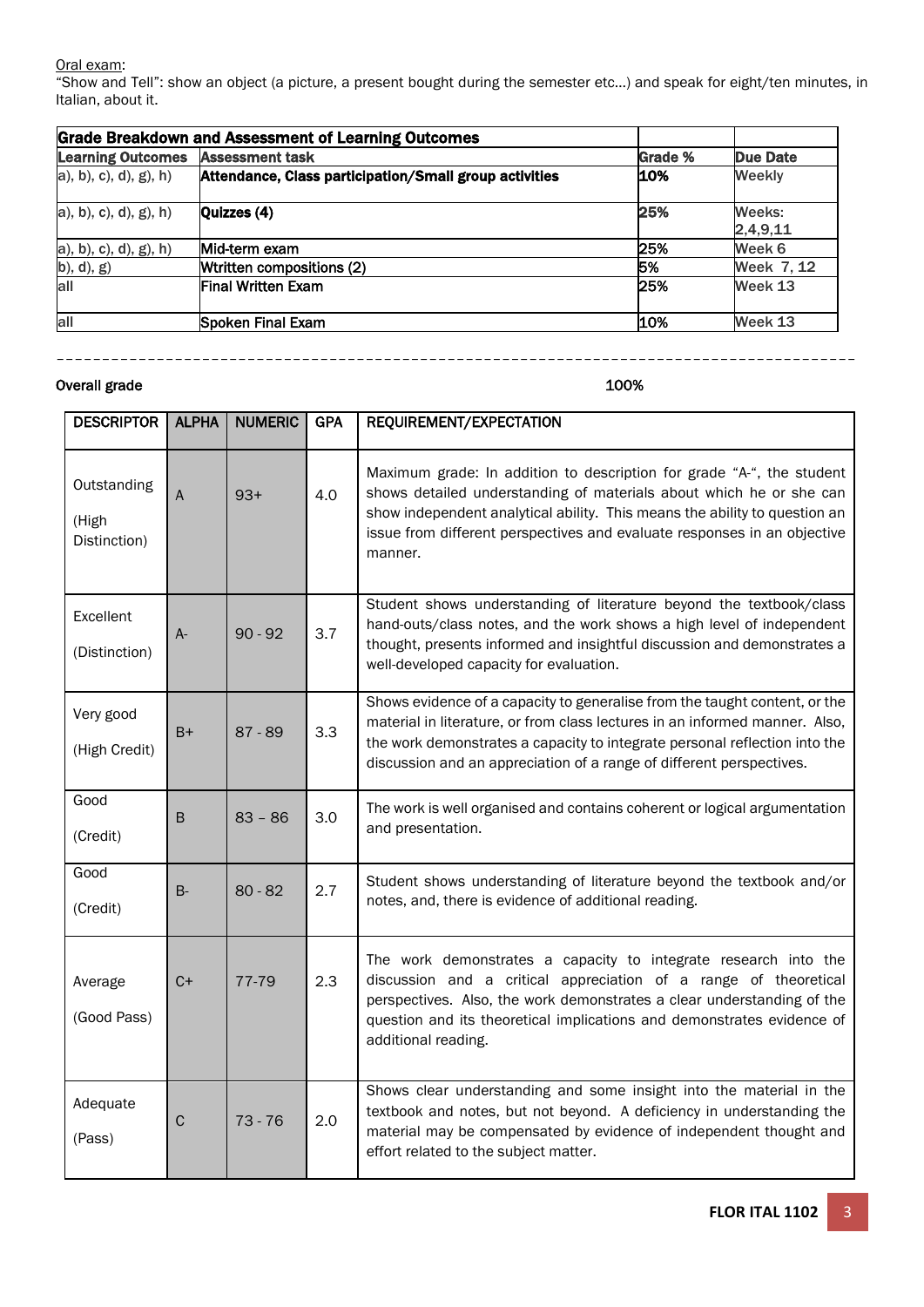| Below<br>Average<br>(Borderline<br>Pass) | $C -$ | 70-72            | 1.7            | Shows some understanding of the material in the textbook and notes. A<br>deficiency in any of the above may be compensated by evidence of<br>independent thought related to the subject matter. |
|------------------------------------------|-------|------------------|----------------|-------------------------------------------------------------------------------------------------------------------------------------------------------------------------------------------------|
| Inadequate<br>(Borderline<br>Fail)       | D+    | $67 - 69$        | 1.3            | Fails to show a clear understanding or much insight into the material in<br>the textbook and notes                                                                                              |
| Poor<br>(Fail)                           | D     | $60 - 66$        | $0.7 -$<br>1.0 | Besides the above for D+, student has not shown interest or engagement<br>in the class work or study.                                                                                           |
| Poor<br>(Fail)                           | F     | 50 <sub>60</sub> | $\circ$        | Shows little or no understanding of any of the material                                                                                                                                         |
| Incomplete                               |       |                  |                | Please see CAPA policy in the Faculty Handbook.                                                                                                                                                 |

# Course Materials Textbooks

- Mina Ricci, Via della grammatica for English speakers*.* Edilingua, 2011. ISBN 978-960-693-050-8 (euro 20)
- Course reader (euro 5)

## Students must buy the book and the reader the first day of the course.

### Suggestions for extra Reading

- M. Zollo A. Wesson, *Italian grammar made easy*, Hodder Arnold, 2006
- An English-Italian pocket size dictionary and an Italian monolingual vocabulary are strongly recommended. Suggested:
	- Garzanti-Hazon, *Piccolo Inglese,* 2009, €12,50
	- Garzanti-Hazon, *Mini Inglese,* 2009, €7,50
	- Zanichelli, *Il mini di inglese,* 2006, €7
	- Garzanti, *Piccolo italiano*, 2009, €12,50
	- Zanichelli, *Italiano essenziale,* 2009, €8
- On line dictionaries: log on to (and register your name etc. for free use):
	- <http://dizionari.repubblica.it/index.shtml#inglese>
	- <http://www.garzantilinguistica.it/>
	- http://www.wordreference.com/It/

### Weekly Course Schedule

This syllabus may be amended as the course proceeds. Instructors may change the sequence of steps, add or count out some communicative functions to balance the program with the class feedback. You will be notified if changes will be made.

### The review must be considered a study in depth of some level 1 grammar topics.

|                   | Week $1/2$                                                                                                                                                          |
|-------------------|---------------------------------------------------------------------------------------------------------------------------------------------------------------------|
| <b>Date</b>       |                                                                                                                                                                     |
| In-class activity | <b>TOPICS/ACTIVITIES</b><br>I DIAGNOSTIC TEST<br>Introduction to the program (syllabus and books)<br>Introducing yourself<br>Talking about yourself and your habits |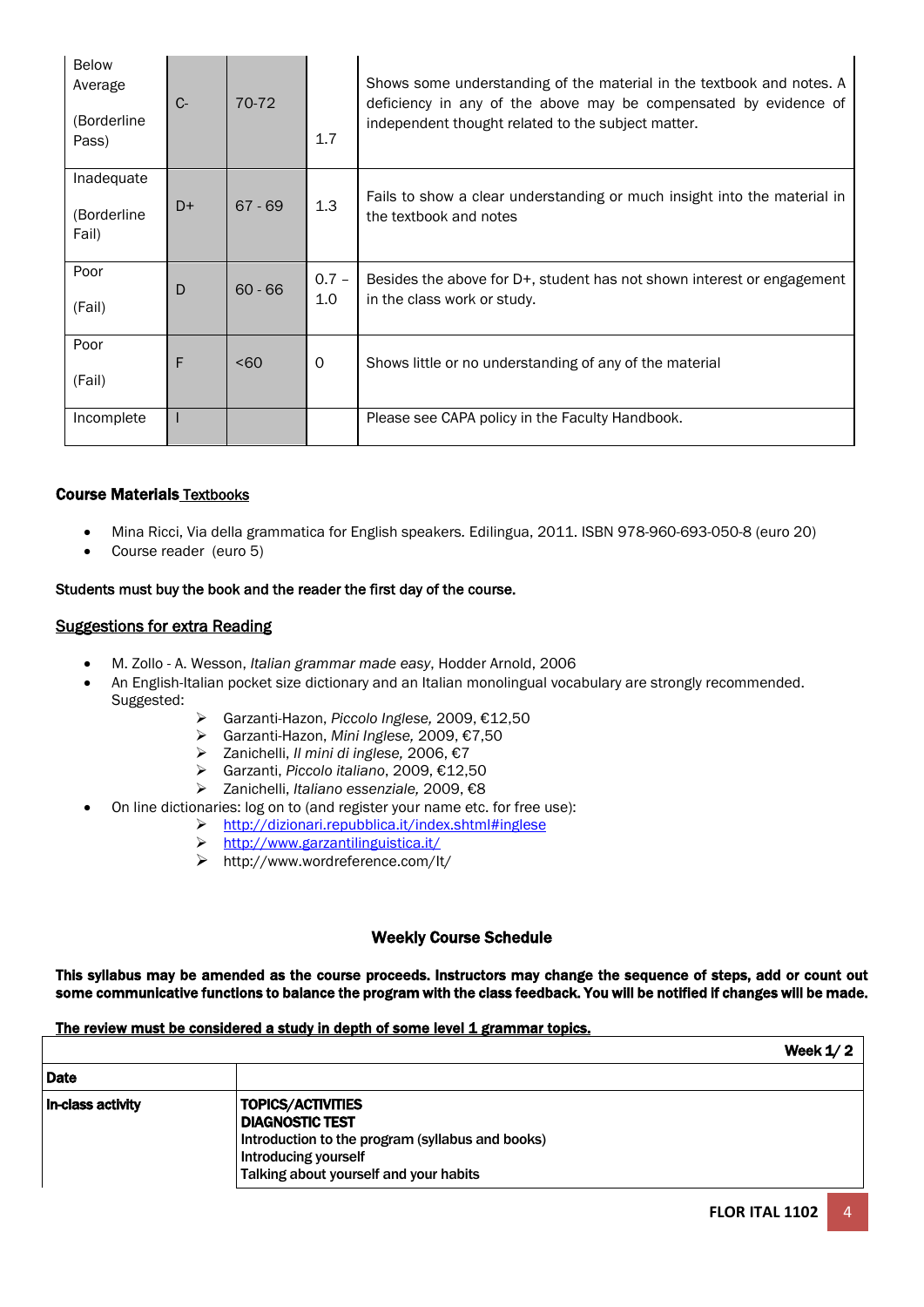|                              | <b>Describing people</b><br>Interviewing people<br>Asking and giving information; the city, the stores<br>Talking about the family                                                                                                                           |                 |
|------------------------------|--------------------------------------------------------------------------------------------------------------------------------------------------------------------------------------------------------------------------------------------------------------|-----------------|
|                              | <b>GRAMMATICAL STRUCTURES</b><br>Review of the present simple: to be and "c'è, ci sono", to have and expressions<br>like "avere fame, sete, voglia, bisogno ecc"<br>Definite and indefinite articles<br>Present simple of regular, "ISC" and irregular verbs |                 |
|                              | <b>Reflexive verbs</b><br>Singular and plural, masculine and feminine forms of adjectives and nouns<br>Prepositions with verbs of motion<br>Interrogatives: when, where, how, what, which, who, why                                                          |                 |
| <b>Notes</b>                 | Possessive adjectives and pronouns<br>Quiz 1                                                                                                                                                                                                                 |                 |
|                              |                                                                                                                                                                                                                                                              | <b>WEEK 3/4</b> |
| <b>Date</b>                  |                                                                                                                                                                                                                                                              |                 |
| <b>In-class activity</b>     | <b>TOPICS/ACTIVITIES</b><br>Talking about past actions and events<br>At the bar: vocabulary and dialogues<br>Italian meals: food, drinks and cooking<br>At the restaurant                                                                                    |                 |
|                              | <b>GRAMMATICAL STRUCTURES</b><br>Past tense : "Passato prossimo"<br>Regular and irregular past participles<br>Verbs with double auxiliary<br>Expressions of time in the past                                                                                 |                 |
| <b>Out-of-class activity</b> | <b>Field trip to the Library</b>                                                                                                                                                                                                                             |                 |
| <b>Notes</b>                 | Quiz 2                                                                                                                                                                                                                                                       |                 |
|                              |                                                                                                                                                                                                                                                              | WEEK 5          |
| <b>Date</b>                  |                                                                                                                                                                                                                                                              |                 |
| In-class activity            | <b>TOPICS/ACTIVITIES</b><br>Memories of childhood and past habits<br>Descriptions in the past                                                                                                                                                                |                 |
|                              | <b>GRAMMAR STRUCTURE</b><br>"Imperfetto": regular and irregular verbs.                                                                                                                                                                                       |                 |
| <b>Out-of-class activity</b> | Field trip to the bar/restaurant                                                                                                                                                                                                                             |                 |
|                              |                                                                                                                                                                                                                                                              | WEEK 6          |
| <b>Date</b>                  |                                                                                                                                                                                                                                                              |                 |
| In-class activity            | <b>TOPICS/ACTIVITIES</b><br>Telling stories in the past<br>Telling the plot of a movie                                                                                                                                                                       |                 |
|                              | <b>GRAMMAR STRUCTURES</b><br>Differences between "imperfetto" and "passato prossimo"                                                                                                                                                                         |                 |
| <b>Notes</b>                 | written Midterm Exam<br><b>BREAK</b>                                                                                                                                                                                                                         |                 |
|                              |                                                                                                                                                                                                                                                              | WEEK 7          |
| <b>Date</b>                  |                                                                                                                                                                                                                                                              |                 |
| In-class activity            | <b>TOPICS/ACTIVITIES</b><br>Impersonal form<br>Vocabulary of the apartment and furniture                                                                                                                                                                     |                 |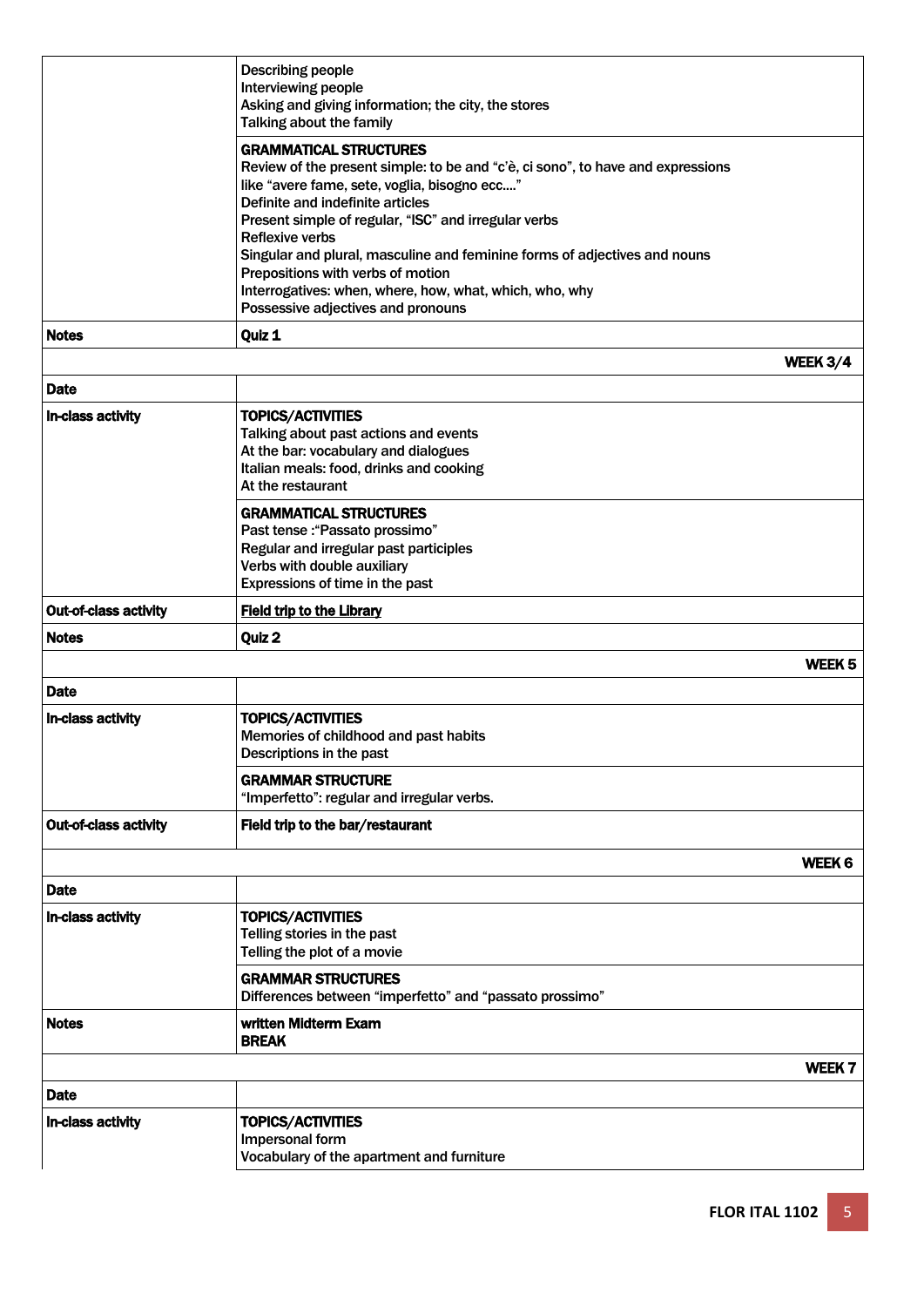|                              | <b>GRAMMAR STRUCTURES</b>                                                   |                |
|------------------------------|-----------------------------------------------------------------------------|----------------|
|                              | Impersonal expressions and verbs                                            |                |
|                              | <b>Combined prepositions</b>                                                |                |
|                              |                                                                             | WEEK 8/9       |
| <b>Date</b>                  |                                                                             |                |
| In-class activity            | <b>TOPICS/ACTIVITIES</b>                                                    |                |
|                              | Go grocery shopping: markets and shops in Italy                             |                |
|                              | Useful expressions for shopping                                             |                |
|                              | <b>GRAMMAR STRUCTURES</b>                                                   |                |
|                              | Direct object pronouns                                                      |                |
|                              | "Ne" as partitive expression                                                |                |
|                              | Position of direct objective pronouns with "volere, dovere, sapere, potere" |                |
|                              | Direct objet pronouns with "passato prossimo"                               |                |
| <b>Notes</b>                 | <b>COMPOSITION 1</b>                                                        |                |
|                              | Quiz                                                                        |                |
| <b>Out-of-class activity</b> | field trip to the Davanzati Museum                                          |                |
|                              |                                                                             | <b>WEEK 10</b> |
| <b>Date</b>                  |                                                                             |                |
| In-class activity            | <b>TOPICS/ACTIVITIES</b>                                                    |                |
|                              | <b>Expressing likes and dislikes</b>                                        |                |
|                              | Vocabolary on: reading newspapers, watching T.V., going to the movies       |                |
|                              | <b>GRAMMAR STRUCTURE</b>                                                    |                |
|                              | Indirect pronous                                                            |                |
|                              | Structure of the verb "piacere" in the present and past tense               |                |
|                              |                                                                             | WEEK 11        |
| <b>Date</b>                  |                                                                             |                |
| In-class activity            | <b>TOPICS</b>                                                               |                |
|                              | <b>Giving advises</b>                                                       |                |
|                              | Asking for and giving directions                                            |                |
|                              | <b>Advertisings</b>                                                         |                |
|                              | <b>GRAMMAR STRUCTURES</b>                                                   |                |
|                              | "Imperativo diretto": regular, irregular verbs and negative form            |                |
|                              | "Imperativo" with pronouns                                                  |                |
| <b>Notes</b>                 | Quiz                                                                        |                |
|                              |                                                                             | WEEK 12        |
| <b>Date</b>                  |                                                                             |                |
| In-class activity            | <b>TOPICS/ACTIVITIES</b>                                                    |                |
|                              | Speaking about future plans                                                 |                |
|                              | Expressing opinions and wishes                                              |                |
|                              | <b>Giving advices</b>                                                       |                |
|                              | <b>GRAMMAR STRUCTURES</b>                                                   |                |
|                              | Review of the future tense                                                  |                |
|                              | Introduction to the Conditional tense                                       |                |
| <b>Notes</b>                 | <b>COMPOSITION 2</b>                                                        |                |
|                              |                                                                             | WEEK 13        |
| <b>Date</b>                  |                                                                             |                |
| In-class activity            | <b>Review</b>                                                               |                |
|                              | <b>Final Oral Exam</b>                                                      |                |
|                              | <b>Final Written Exam</b>                                                   |                |
| <b>Notes</b>                 |                                                                             |                |